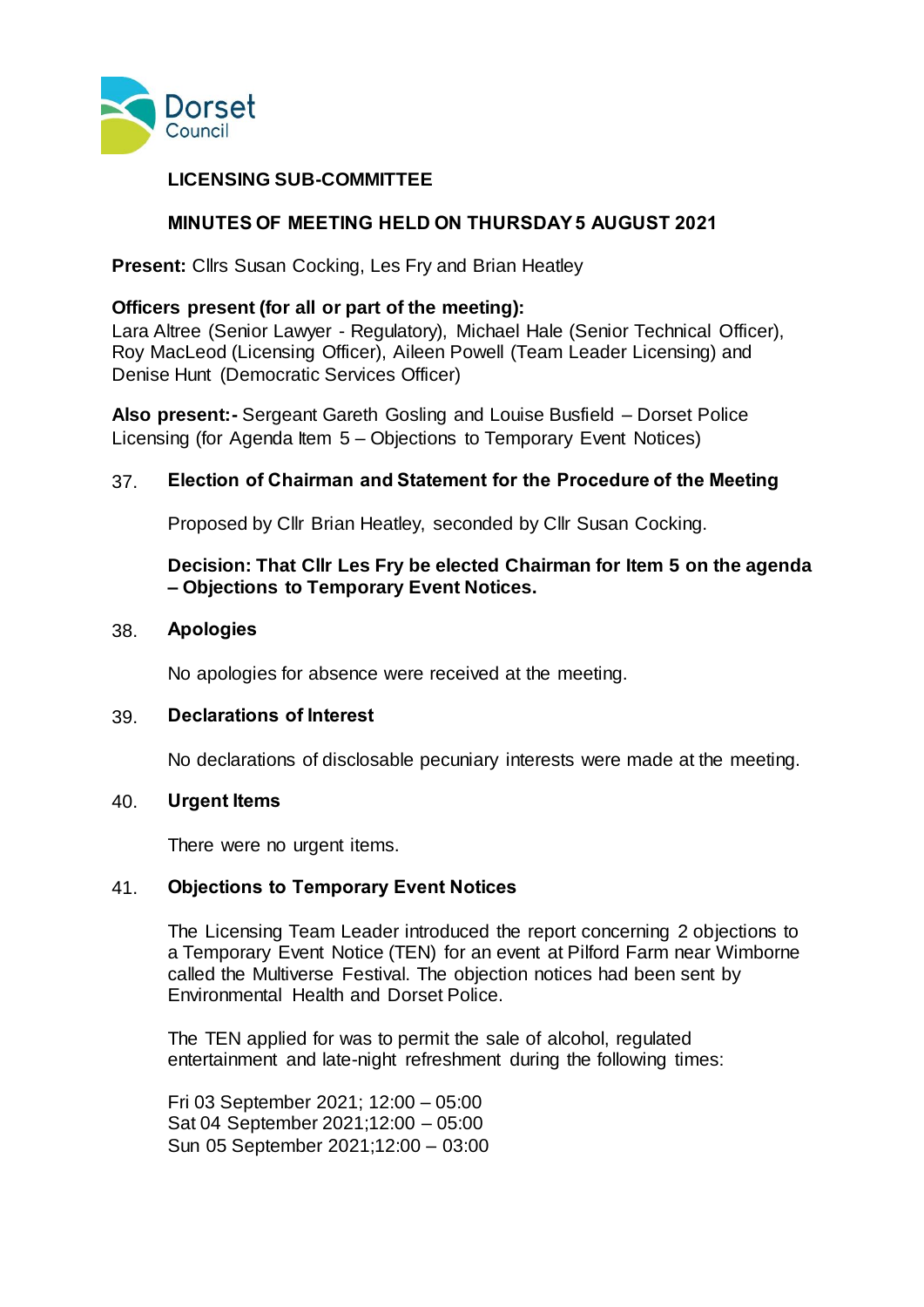She confirmed that the applicant had not responded to e-mails sent by the Licensing Team and that they had not been notified that the event had been cancelled as suggested on the event Facebook page.

The Environmental Health Officer stated that the TEN described a 4 day family camping event which was not compatible with the event timescales and the very long periods of time to play music represented a significant music festival. He advised that noise complaints had been received in relation to previous music festivals that had also been described as family events.

He had informed the applicant that the format was unacceptable and would cause noise nuisance. However, the response from the applicant had not provided a noise management plan and only outlined the use of hay bale walls which had been lifted directly from another website.

A map included in a supplement to the agenda, showed hundreds of properties within the surrounding area and it was his view that the chances of the event causing a nuisance was significant given the proposed timings.

There were no questions of the Licensing Team Leader or Environmental Health Officer.

Sergeant Gareth Gosling stated that the proposed timeframes were not conducive to a family event and would create crime and disorder if not properly managed. There had been no additional assurance from the applicant in relation to the security and welfare of attendees, traffic management or mitigating any negative aspects arising from the event. There had also been no engagement with the Safety Awareness Group (SAG) or Dorset Police and the applicant was not present at the hearing to provide any assurance. He therefore asked that the event was not given permission to proceed on that basis.

The Chairman asked whether it was usual for a TEN to be submitted without evidence such as a Traffic Management Plan and was advised that, although this was not unusual, there was an expectation that the applicant would engage with the SAG and officers to ensure a safe event. There was plenty of information on the website to outline what was required.

The Sub-Committee noted that no detail had been provided in the TEN or on the Facebook page with regard to family activities, and that the original advertisement was for 500 tickets, which superseded the maximum required of 499 people including staff and performers.

Sergeant Gosling stated that even the most experienced operators were grateful for the input of responsible authorities and to learn lessons and improve safety year on year.

The Sub-Committee retired to make its decision.

### **Decision: That a Counter Notice be issued.**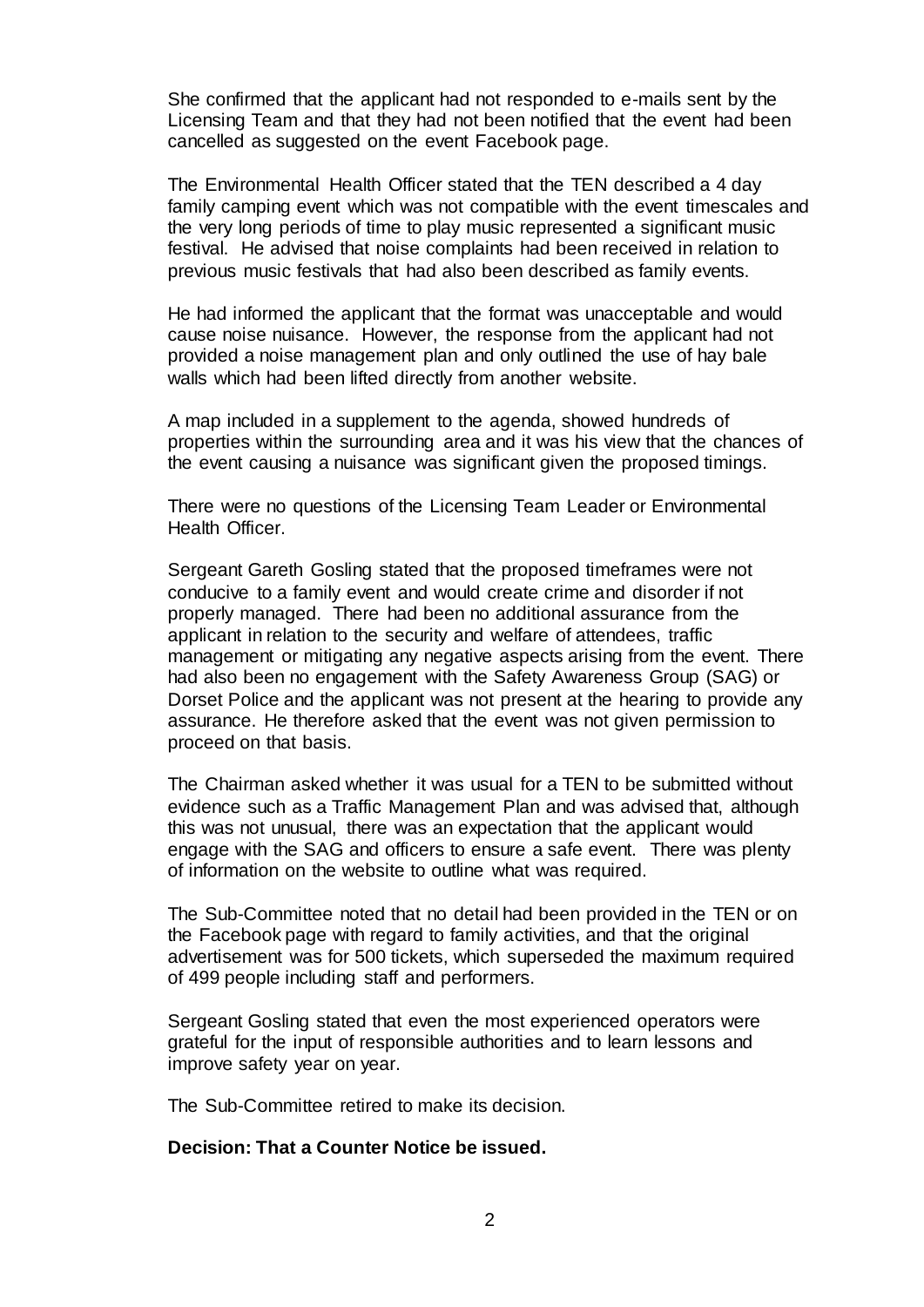## Reason for Decision

The Sub-Committee carefully considered all of the documents presented to it, and the oral statements made by the parties attending the hearing.  They had regard to the four Licensing Objectives, the Section 182 Statutory Guidance and the Dorset Council Statement of Licensing Policy 2021-2026.

The Applicant did not attend the hearing.

The Sub-Committee heard from the Environmental Health Officer, who stated that an objection notice had been submitted because he considered that the event would be likely to cause a public nuisance, in relation to noise. The Environmental Health Officer said that the timings of the event were of concern, given that the event would be of significant duration, over consecutive days and would operate until 05:00 on two days and 03:00 on the final day. He stated that there were numerous residential dwellings close by, but Mr Taylor had not submitted a noise management plan to address the potential for issues relating to noise. The Environmental Health Officer explained that although the TEN had described the event as being a 'family camping event,' it appeared to be more like a music festival with two stages and music until the early hours of the morning. He believed that due to the duration of the event, its timings and the proximity of neighbours, it was likely that noise would be an issue and as no formal noise management plan was in place to demonstrate how those issues would be dealt with, it was his view that the licensing objective of the prevention of public nuisance would be undermined if the event went ahead.

The Sub-Committee heard from representatives from the Police who stated that they had served an objection notice because the timings of the event, with finishing times of 05:00 and 03:00, over consecutive days, had raised concerns. In particular there was no formal plan submitted to show how the organiser of the event would ensure that it was a safe event for those attending, and how the potential for crime and disorder would be addressed. It was not uncommon for discussions to take place between the Police and person applying for a TEN of this nature, but in this case, there had been no engagement from the notice giver. The Officers asked the Sub-Committee to reject the application on the grounds that to permit the event would undermine the licensing objective of the prevention of crime and disorder.

The Sub-Committee determined that it was appropriate for the promotion of the Licensing Objectives, in particular the prevention of public nuisance and the prevention of crime and disorder, that a Counter Notice should be issued. The Sub-Committee were concerned about the potential for noise nuisance for those people living close to the venue, especially as the event was to take place over three consecutive days and run to the early hours of the morning (05:00 and 03:00). The Sub-Committee considered that to allow the event to go ahead without a noise management plan to address the potential noise issues and a proper plan to set out how issues relating to crime and disorder would be dealt with, would undermine the licensing objectives of the prevention of public nuisance and the prevention of crime and disorder.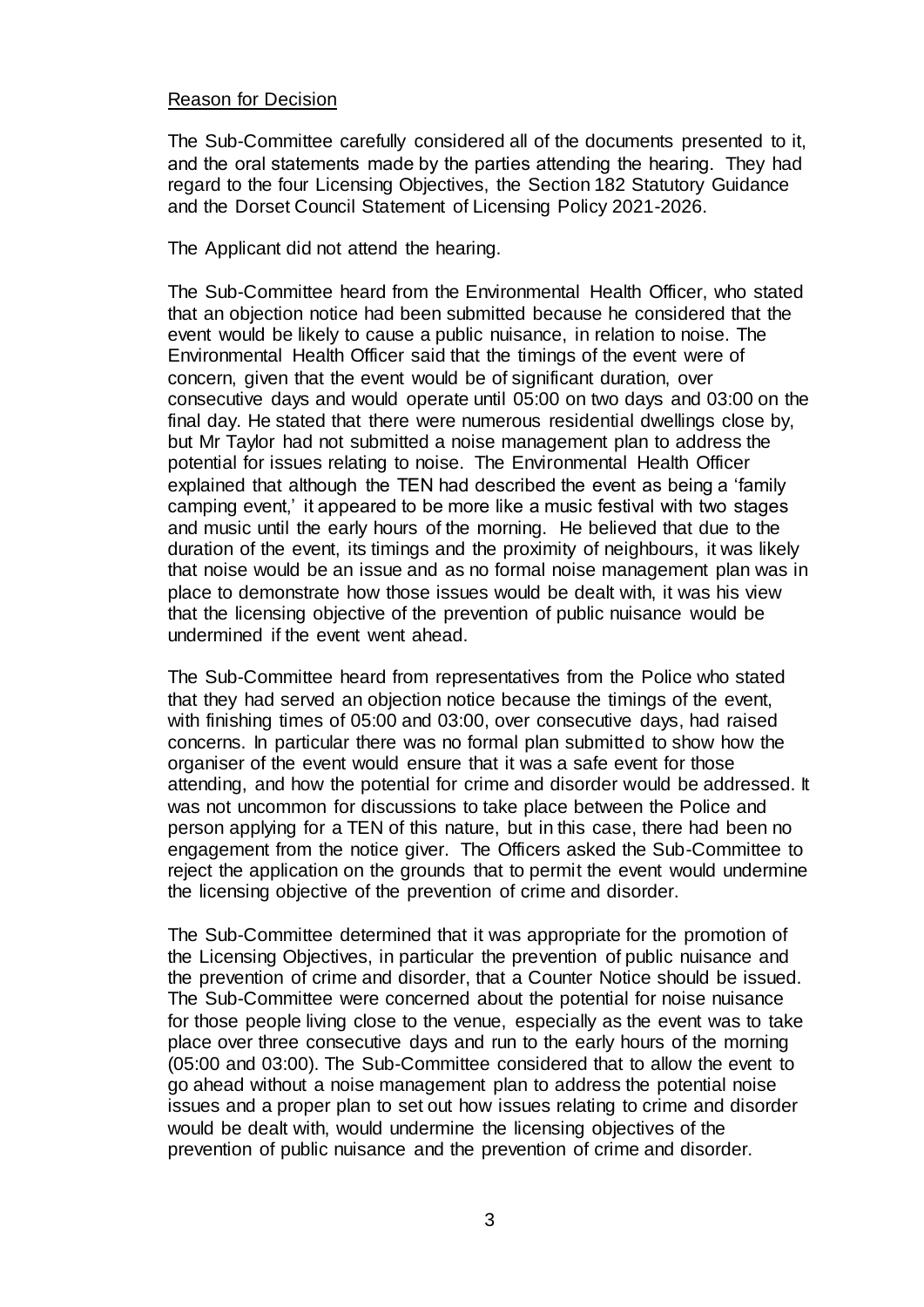The decision would be sent to all parties within 5 working days and all parties had the right to appeal the decision to the magistrates' court within 21 days.

### 42. **Application to Vary the Premises Licence for the Crown Hotel, Marnhull**

This item had been withdrawn prior to the sub-committee meeting.

### 43. **Exempt Business**

Proposed by Cllr Les Fry, seconded by Clr Brian Heatley.

**Decision: That the press and the public be excluded for the following items) in view of the likely disclosure of exempt information within the meaning of paragraph 1 of schedule 12 A to the Local Government Act 1972 (as amended).**

### 44. **New Private Hire Driver Application**

Proposed by Cllr Les Fry, seconded by Cllr Brian Heatley.

### **Decision: That Cllr Susan Cocking be elected as chairman for this application.**

The sub-committee considered a report to determine whether an applicant for a private hire drivers' licence was a fit and proper person to hold the licence following a conviction on the Disclosure and Barring Service Certificate.

The Licensing Team Leader presented her report.

The applicant was subsequently invited to put their case forward and all parties were given the opportunity to ask questions of each other and to sum up.

The sub-committee retired to make its decision.

## **Decision: To GRANT the application for a Private Hire Drivers' Licence.**

## 45. **New Private Hire Driver Application**

Proposed by Cllr Susan Cocking, seconded by Cllr Brian Heatley.

### **Decision: That Cllr Fry be elected as chairman for this application.**

The sub-committee considered a report to determine whether an applicant for a private hire drivers' licence was a fit and proper person to hold the licence after multiple offences were revealed on the required Disclosure and Barring Service Certificate.

A number of character references had been circulated to the sub-committee prior to the meeting in addition to a further reference submitted that morning.